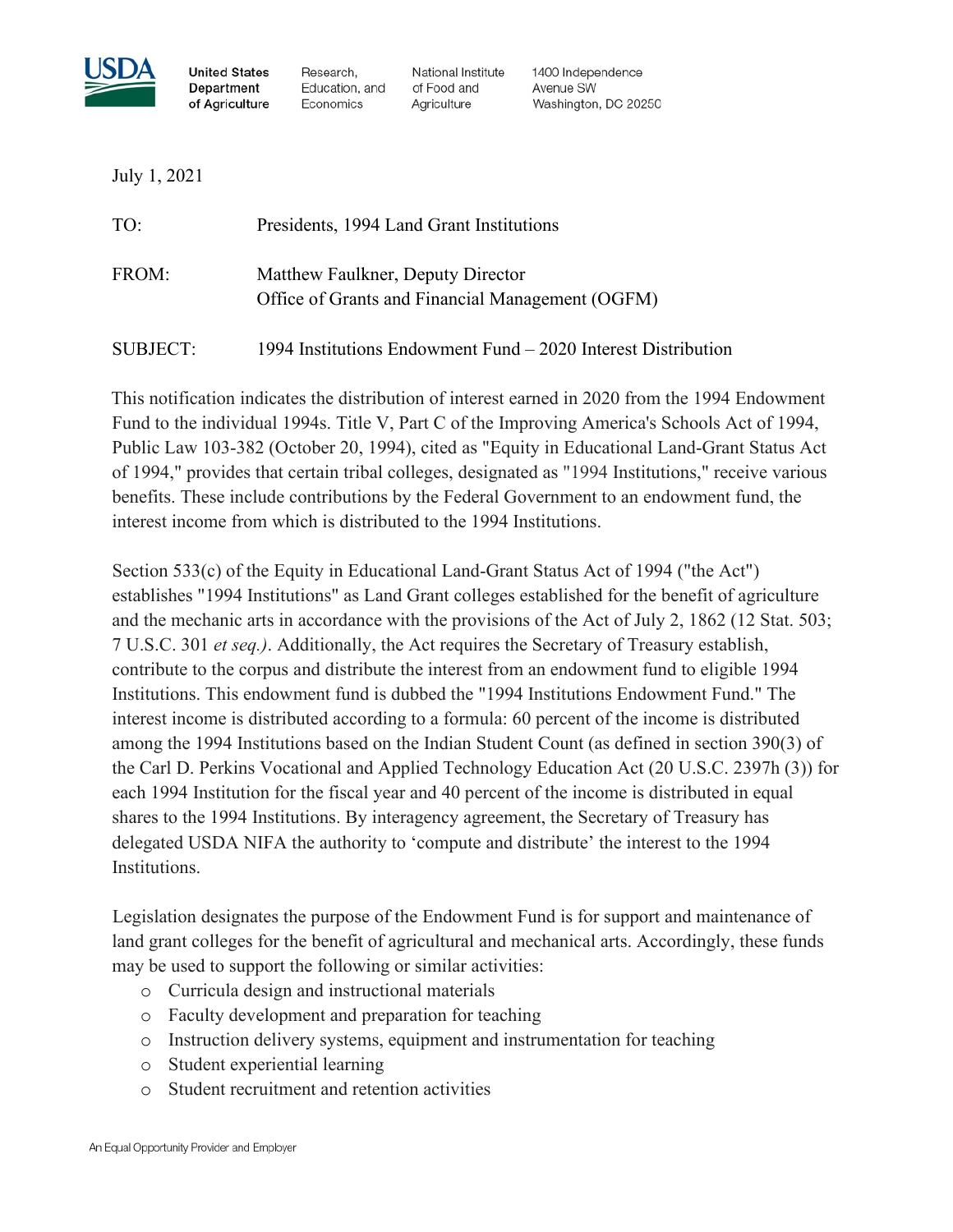o Facility renovation, repair, construction and maintenance to support the land grant mission (allowable for funds distributed after 2001)

In order to receive Endowment Interest Distribution Funds, 1994 Institutions must meet certain accreditation requirements. Those institutions that do not meet these requirements will not participate in this program and the share of their funds may be redistributed to other eligible 1994 Institutions.

## Reporting:

As part of its oversight and accountability responsibilities, the following documents should be kept internally by your institution:

o An annual internal budget of what funds were spent on for auditing purposes

FAQ on Endowment Policies and Procedures:

- o Endowment Distribution is on interest earned based on a formula
- o Beginning in FY 2021, funds are made available in a single, lump-sum provided to each school via ACH, with the exception of the Federally operated schools which will continue to use the Intra-Governmental Payment and Collection (IPAC) process
- o Endowment funds do not expire, they may be held indefinitely
- o Funds must be placed in an interest-bearing, College account
- o Funds may be used for federal cost sharing or matching funds on federal grants
- o Funds may be used for new construction relating to the 1994 as a Land Grant Institution

Erin Riley, National Program Leader (202-505-0361) [Erin.riley@usda.gov](mailto:Erin.riley@usda.gov)